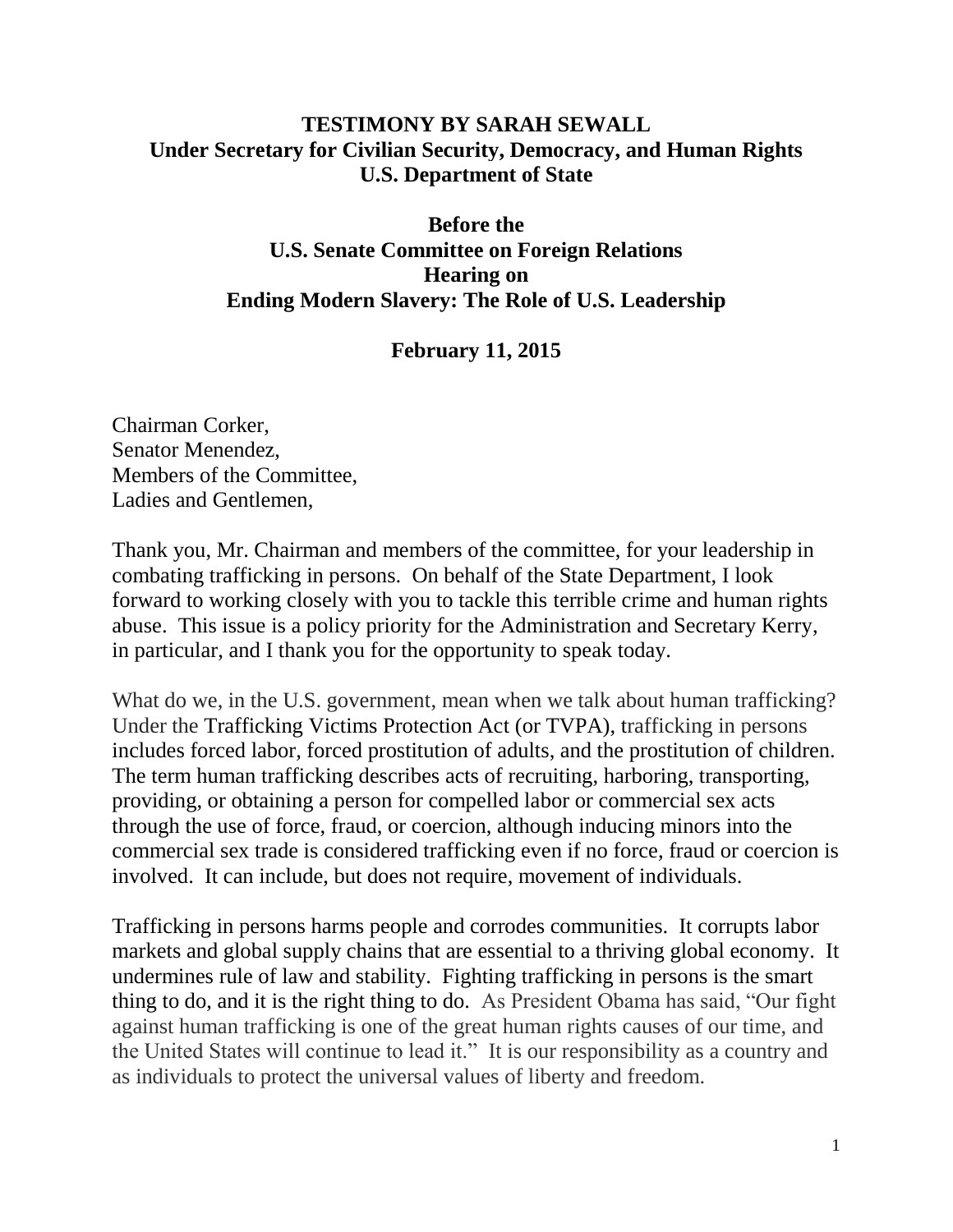There is a lot that we as individuals can do to join this struggle against modern slavery. I recently went to SlaveryFootprint.org and took a survey to learn how my consumption habits are connected to modern-day slavery. It was a stark reminder – many of the products I use on a daily basis, the battery in my cell phone, the chocolate I eat, the cotton clothes I wear, may have been produced from the work of dozens of slaves. Slavery Footprint, a project seed-funded by the State Department, has reached millions of consumers globally and given them a voice to insist that the food we eat and the products we buy are made free of forced labor.

Let me begin by discussing what the U.S. government is doing here at home. Federal agencies have been going the extra mile, spurred by President Obama's March 2012 direction to his Cabinet to redouble the Administration's efforts to combat human trafficking. The President's Interagency Task Force to Monitor and Combat and Trafficking in Persons, which Congress established and Secretary Kerry currently chairs, has strengthened its collaborative work, including developing and implementing the nation's first-ever *Federal Strategic Action Plan on Services for Victims of Human Trafficking in the United States*. Government agencies are enabling law enforcement and service providers to deploy resources more effectively and raising public awareness both at home and abroad.

Federal agencies are also working to expand partnerships with civil society and the private sector to bring more resources to bear in fighting this injustice. The Treasury Department's Financial Crimes Enforcement Network issued an advisory last September to financial institutions on recognizing "red flags" that may indicate financial activity related to human trafficking as well as the distinct crime of human smuggling. The advisory provides common terms that financial institutions may use when reporting activity related to these crimes that will assist law enforcement in better identifying possible cases of human trafficking.

As the largest single purchaser of goods and services both in the United States and around the world, the U.S. government must set the highest standards for our own business practices. With Executive Order 13627, the President committed the federal government to strengthen protections against human trafficking in federal contracting. Just over a week ago, the Federal Acquisition Regulatory Council published updates to the Federal Acquisition Regulation, as required by this Executive Order and related requirements in the Ending Trafficking in Government Contracting Act (set forth in the National Defense Authorization Act for 2013), establishing a number of new and important anti-trafficking safeguards. In addition, the State Department funded Verité, an award-winning labor rights NGO, to develop a range of tools and resources for all businesses – not just federal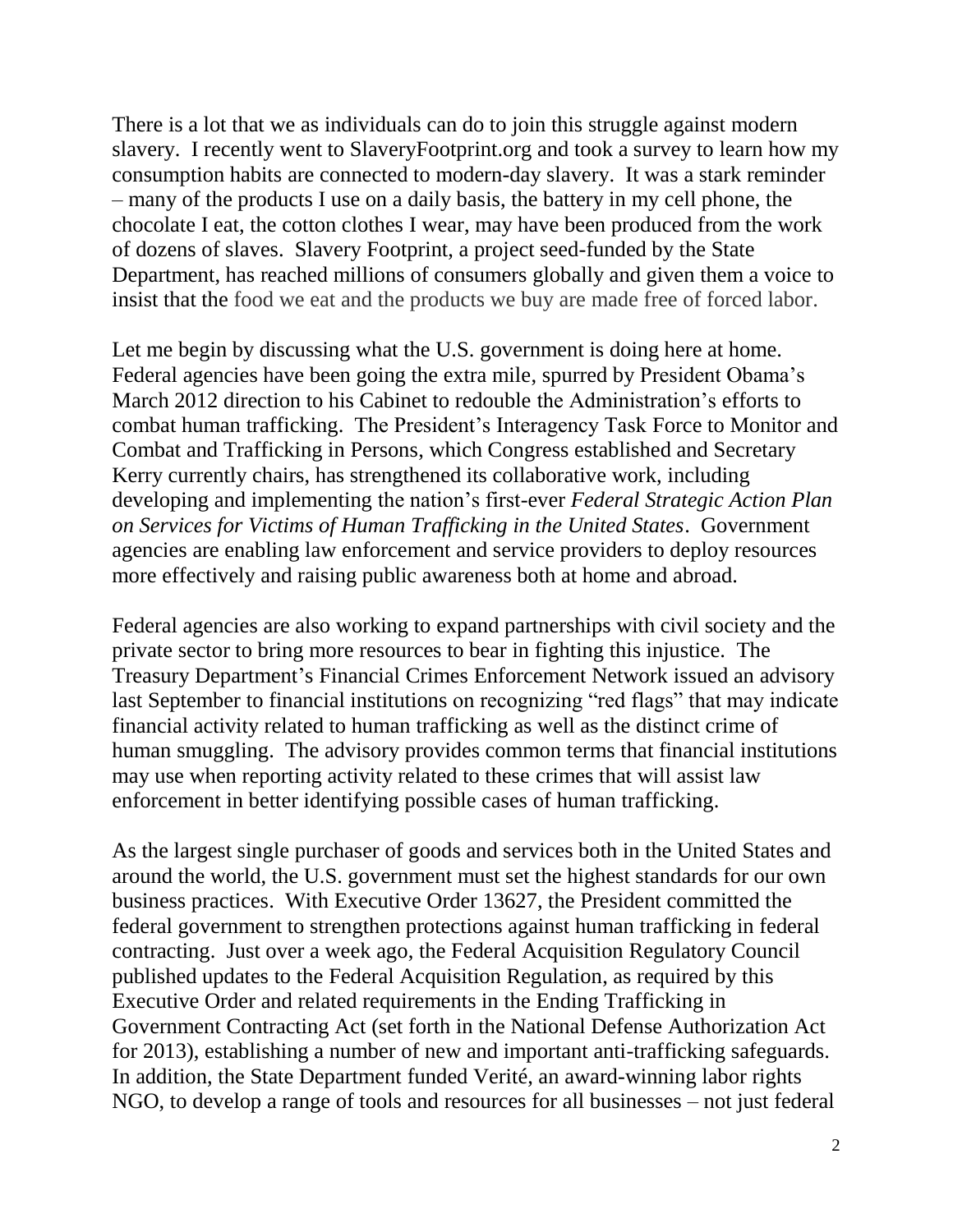contractors – committed to preventing trafficking. As part of this initiative, Verité just published a report entitled *Strengthening Protections Against Trafficking in Persons in Federal and Corporate Supply Chains,* which details the risks of human trafficking in 11 key sectors where federal procurement is significant. This type of supply chain risk analysis can help federal contractors, other businesses, and consumers identify and mitigate human trafficking.

Here in the United States, we have modern-day heroes who are changing how we do business. The members of the Coalition of Immokalee Workers have transformed Florida tomato fields from a place of wide-spread egregious exploitation into one where workers' rights are not only respected, but prioritized. They demanded that the large restaurant and supermarket chains purchase tomatoes at a fair price. On January 29, in front of leaders from the private sector, civil society, and the Federal government assembled for a White House Forum on Combating Trafficking in Persons in Supply Chains, Secretary Kerry presented the Coalition with the 2015 *Presidential Award for Extraordinary Efforts to Combat Trafficking in Persons*. Among the accomplishments for which the Coalition was recognized is its Fair Foods Program, a highly successful worker-based social responsibility model that leverages the market power of major corporate buyers, coupled with strong consumer awareness, worker training, and robust enforcement mechanisms to end labor trafficking, enhance wages, and promote workplace rights.

Congress and the American people also have much to be proud of. This year marks the 15<sup>th</sup> anniversary of the Trafficking Victims Protection Act, as well as the United Nations Protocol to Prevent, Suppress, and Punish Trafficking in Persons, known as the Palermo Protocol. We have come a long way in the past 15 years: 166 states are now party to the Palermo Protocol. Human trafficking has moved from a misunderstood issue to an international priority. More than one hundred countries have passed anti-trafficking laws and many have established specialized law enforcement units, set up trafficking victim assistance mechanisms, and launched public awareness campaigns aimed at combating this worldwide crime that affects every country.

However, we have a long way to go. Although the International Labor Organization (ILO) estimates there are 21 million victims of forced labor around the world, the 2014 Trafficking in Persons (TIP) Report notes that fewer than 45,000 trafficking victims were identified in 2014. Convictions of traffickers remain woefully insufficient given the magnitude of the crime. This is a troubling trend we must continue working to address. Having adequate anti-trafficking laws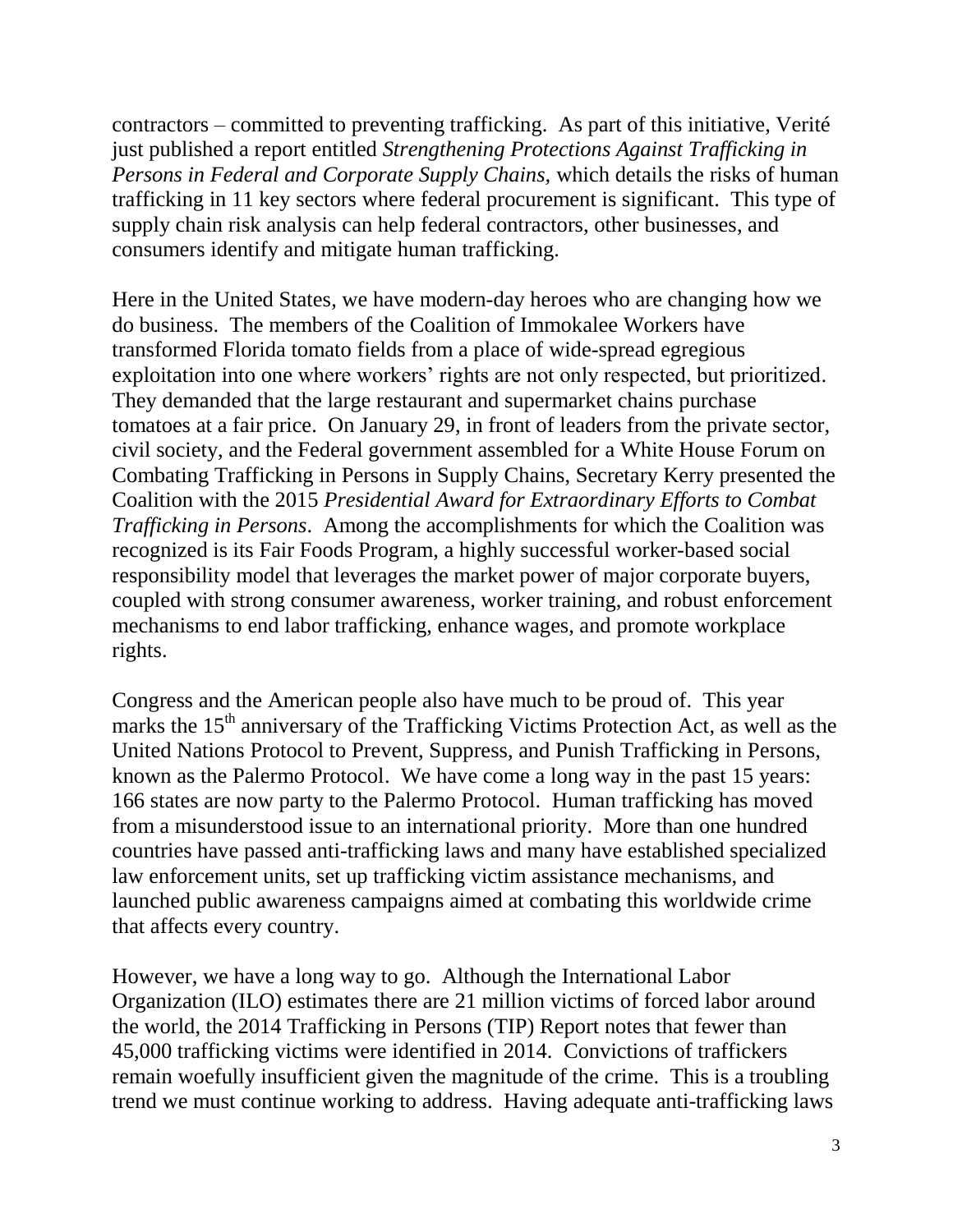is an important first step for any country, but these laws must be enforced, and traffickers held accountable.

Fueled by the dedication of officers in every bureau of the Department as well as at U.S. missions around the world, the TVPA-mandated TIP Report plays an important role in confronting this lucrative crime. In accordance with the Minimum Standards of the TVPA, the TIP Report assesses the adequacy of national laws in prohibiting and punishing the crime and evaluates government actions to prosecute suspects and protect victims. Countries and territories are ranked by tiers based on these standards. Tier 1 countries fully comply with the Minimum Standards. Tier 2 and Tier 2 Watch List countries do not, but are making significant efforts to do so. Tier 3 countries are not making significant efforts to fully comply with the Minimum Standards. These rankings help hold governments accountable in their efforts to fight human trafficking. They motivate governments to develop policies and structures to fight this serious crime. In fact, researchers have documented the correlation between tier ranking downgrades and states' subsequent enactment of anti-trafficking legislation.

The TIP Report includes specific recommendations for how each country can better prevent this crime, prosecute its suspected perpetrators, and assist its victims. These recommendations are the heart of the Report. They guide U.S. diplomacy and engagement on human trafficking issues – both publicly and privately. They also serve as a roadmap to better address the problem – not for the sake of improving a tier ranking, but to make institutional changes that will put additional traffickers behind bars, help victims get assistance, and prevent exploitation of the vulnerable.

A key element to the TIP Report is identifying and documenting trends in types of exploitation, in criminal strategies, and in raising awareness and cracking down on the crime. For example, over time we have seen more governments recognize the important contributions of NGOs in this fight and improved cooperation, especially in the areas of victim identification and victim services. Many countries are beginning to grapple with the extent and challenges of detecting forced labor. While we have seen an increase in the detection of forced labor cases, there is still a large disparity in government efforts to address forced labor, which is considered to be more prevalent globally than sex trafficking. In victim identification and services, women and girls appear to comprise the vast majority of identified victims of sex trafficking and are also a substantial portion of labor trafficking victims. In addition, we have seen links in regional and trans-regional human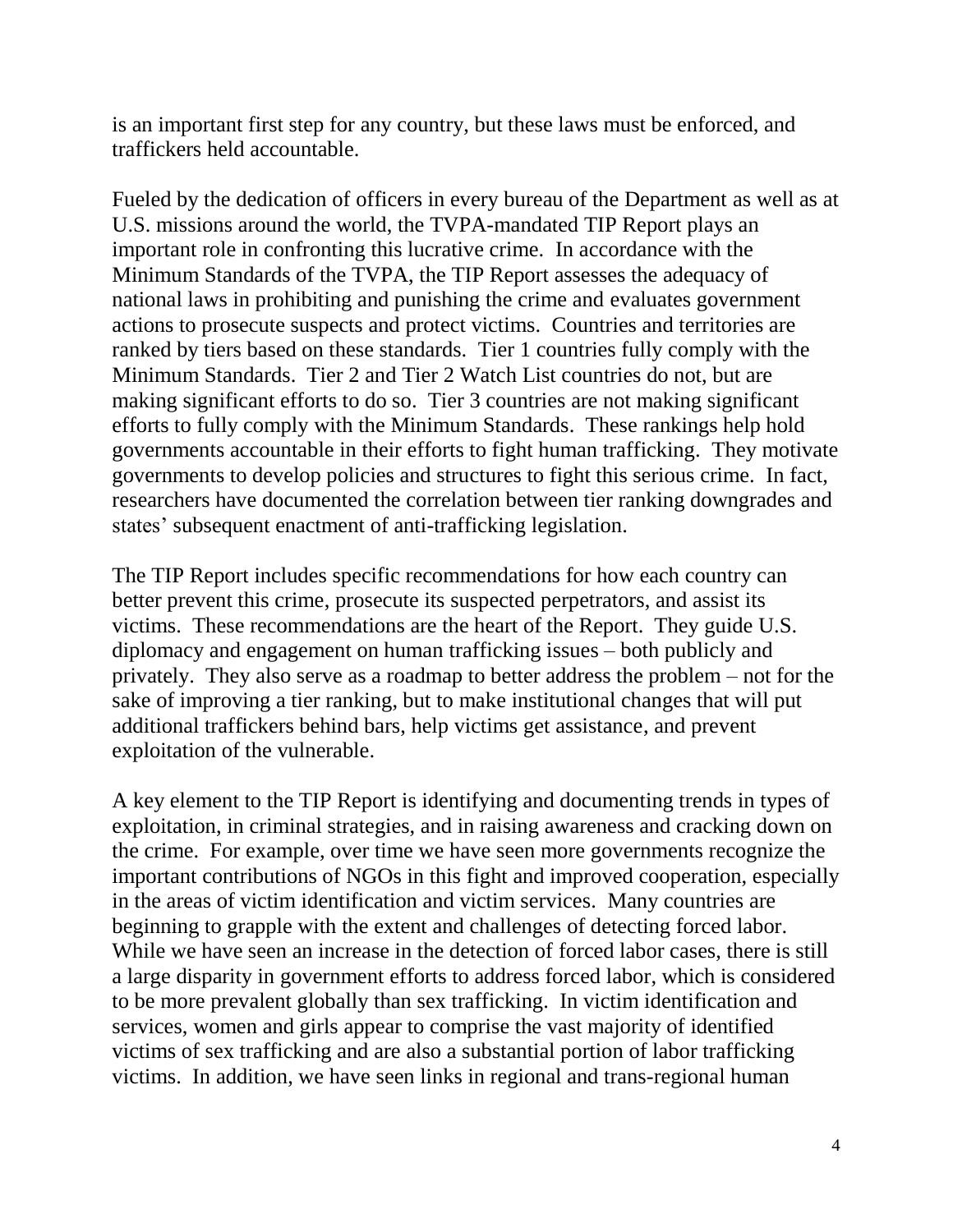trafficking to economic disparity and migration flows, the presence of organized crime, conflicts and political instability, official corruption and weak rule of law.

The State Department and USAID have sought to combine anti-trafficking and labor rights diplomacy with complementary programming to help countries achieve results. The State Department's Trafficking in Persons (TIP) Office is currently overseeing 98 projects worth over \$59 million in 71 countries around the world. The TIP Office's foreign assistance targets both sex trafficking and labor trafficking through implementation of the "3P" paradigm of prevention, protection of victims, and prosecution of suspected traffickers. A fourth "P" for partnership, is also a critical element in the majority of programs. Along with funding NGOs that offer services to trafficking victims, much of our anti-trafficking assistance is designed to help partner governments build their own capacity to fight human trafficking. In the last two years, Botswana, Haiti, Maldives, Papua New Guinea, and Seychelles all passed anti-trafficking laws, and Morocco and Namibia have drafted anti-trafficking legislation. In March 2014, the Bahamas secured its first conviction for human trafficking. Maldives also saw its first trafficking conviction.

Successful programs often work in close partnership with host country governments and key stakeholders to encourage a comprehensive response to trafficking. For example, in Afghanistan, a State Department grantee partnered with the Ministry of Women's Affairs to establish an advocacy council comprised of local non-governmental organizations and relevant government agencies to enhance protection measures for victims of human trafficking. The council and government coalition partners have adopted minimum standards of care for trafficking victims and provide training and capacity-building assistance. The TIP Office is currently funding a global project that integrates survivors of trafficking into a six-month vocational and educational program in the hotel service industry. The project provides survivors and at-risk youth with life skills and vocational training through a combination of training and practical instruction in coordination with leading hotels. This project has already demonstrated successes in Mexico and Vietnam and was recently expanded to India and Ethiopia.

Labor programming from the State Department's Bureau of Democracy, Human Rights, and Labor (DRL) targets forced labor through strengthening the organizational and technical capacity of worker rights organizations, providing socio-economic support and alternative livelihood opportunities to exploited workers, and strengthening systems to promote identification and remediation of labor law violations in a variety of sectors at the local, regional, and international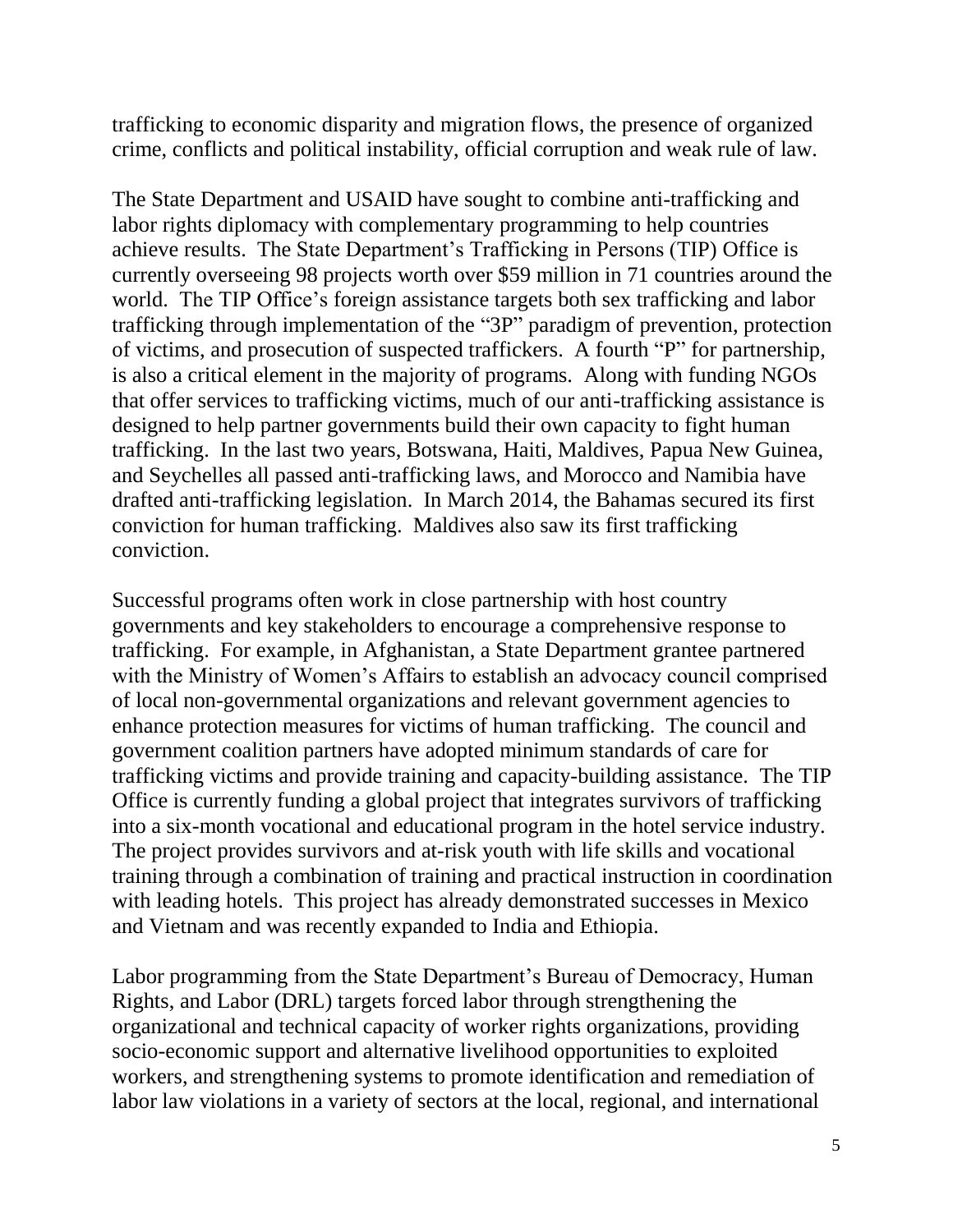levels. DRL's grants are designed to bolster civil society and labor's capacity to play a role in migration policymaking. The Department makes an effort to ensure that trade and investment policies, agreements, and preference programs consistently address work conditions for both national and foreign migrant workers. In collaboration with the State Department's Economic Bureau and the Department of Commerce, DRL partners with multinational corporations, business councils, and American Chambers of Commerce to convey expectations on labor rights both to host governments and to companies within their supply chains.

The State Department's Bureau of Population, Refugees, and Migration funds eight regional migration programs that build government and civil society capacity to identify and protect vulnerable migrants, including victims of human trafficking. The bureau also funds a program that facilitates the family reunification of foreign trafficking victims identified in the United States and contributes to a global fund that helps stranded trafficking victims voluntarily return home.

Corruption and an environment of impunity are significant factors contributing to the practice of human trafficking. The Bureau of International Narcotics and Law Enforcement Affairs has some of the Department's strongest tools for strengthening rule of law and helping governments prevent and combat corruption. Its anti-corruption and law enforcement programming provides training to law enforcement officers and the judiciary on investigating human trafficking and corruption cases and address the linkages among human trafficking, corruption, and organized crime.

Interagency training at U.S. missions overseas, including Brazil, Cambodia, the Philippines, Togo, the Dominican Republic, and Hong Kong, will enable State Department, DHS, and FBI agents to pursue trafficking cases in the U.S. through international cooperation and engagement in foreign countries. These agencies have trained some 2,000 law enforcement and consular officers, as well as locally employed staff, at embassies and consulates around the world. Closer to home on our border with Mexico, the Departments of Justice and Homeland Security have collaborated with Mexican law enforcement counterparts to exchange leads and evidence, assist victims, and develop high-impact prosecutions under both U.S. and Mexican law.

USAID is one of the largest donors engaged in efforts to counter human trafficking. Since 2001, USAID has programed approximately \$180 million in anti-trafficking activities in over 70 countries and regional missions. Throughout all of its work, USAID seeks to address the root causes of exploitation and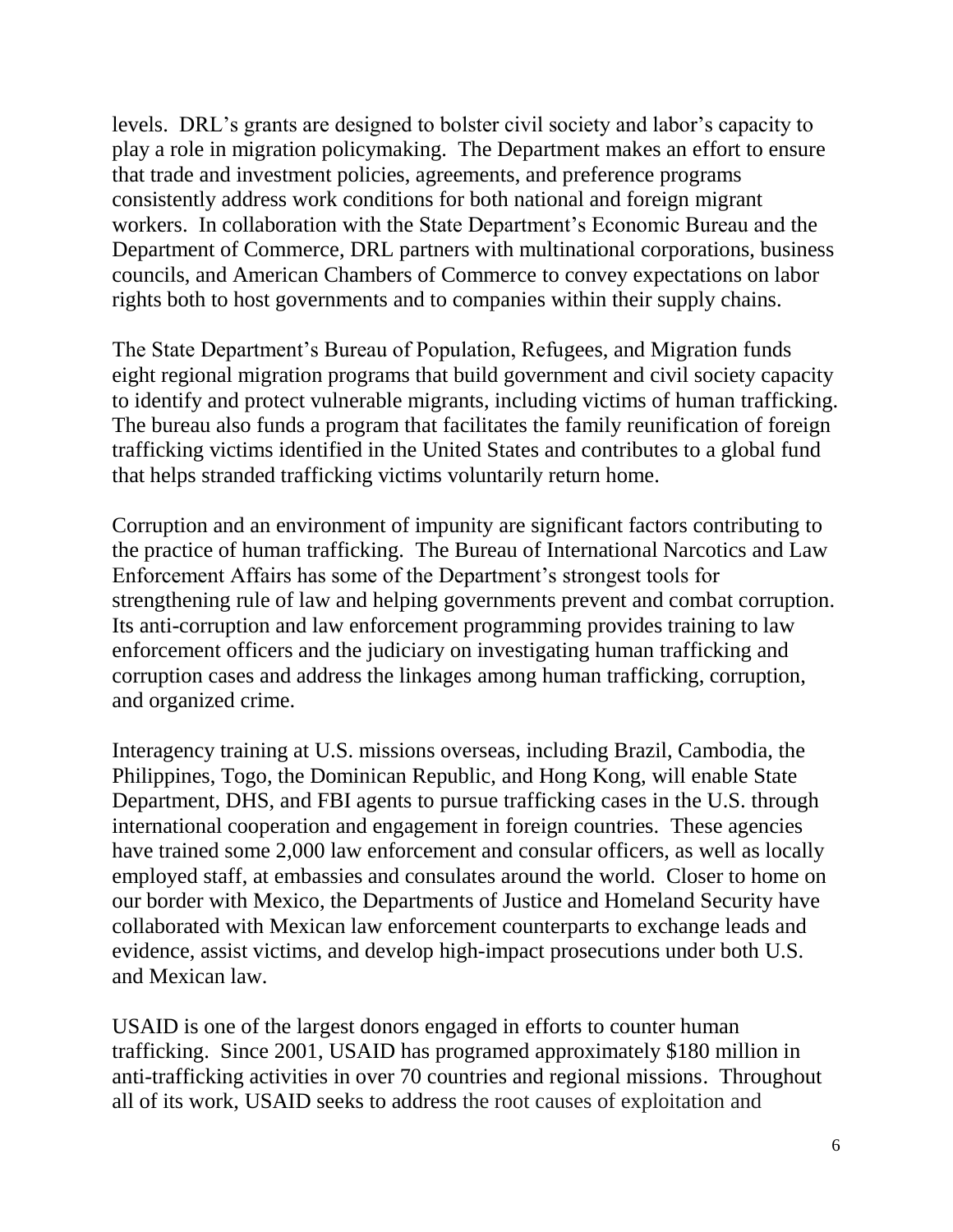vulnerability, such as gender and ethnic discrimination, lack of educational and employment opportunities, weak rule of law, and the absence of social welfare safety nets. In Jordan, USAID has integrated counter-trafficking activities into a broader human rights program combating sexual and gender based violence, early marriage, and child labor among Syrian refugees and host communities affected by the Syrian crisis. With State Department funding, the International Centre for Migration Policy Development is assessing the impact of the Syrian war on trafficking in persons in Syria and the surrounding region (Iraq, Jordan, Lebanon, and Turkey).

In Bangladesh, along with providing training and technical assistance to a range of government officials, USAID has worked to improve community awareness of the risks of human trafficking throughout the country. Local government officials, teachers, parents, students, and community leaders have learned how to prevent human trafficking and support the needs of survivors. USAID also has helped prospective migrant workers protect themselves from deception and abuse through awareness campaigns and trainings on the overseas recruitment process, worker registration, and other risks they may face. USAID continues to train media professionals, NGOs and independent journalists on investigative reporting, story development, and human rights with a focus on migrant worker rights. Complementary TIP Office programming has supported the development and distribution of an antitrafficking law enforcement training toolkit and hands-on training for 45 Bangladeshi law enforcement officials on the toolkit's practical application. In Dhaka, Bogra, and Jessore, 258 trafficking survivors so far have received State Department supported shelter, rehabilitation, and reintegration services.

In 2013, Congress gave the State Department a new innovative tool to combat trafficking of children, the Child Protection Compacts (CPC). The compacts can help build sustainable and effective systems of justice, prevention, and protection. I am pleased to tell you that the TIP Office is moving forward to propose the first Child Protection Compact Partnership – to be developed and implemented jointly with the Government of Ghana. This Compact Partnership will include developing a collaborative plan to implement new and more effective policies and programs to reduce child trafficking and improve child protection in Ghana. Several strong civil society organizations are currently working to address child sex trafficking and forced labor in Ghana and, in addition to the Ghanaian government, the TIP Office expects to engage multiple partners to fulfill the promise of this first Partnership.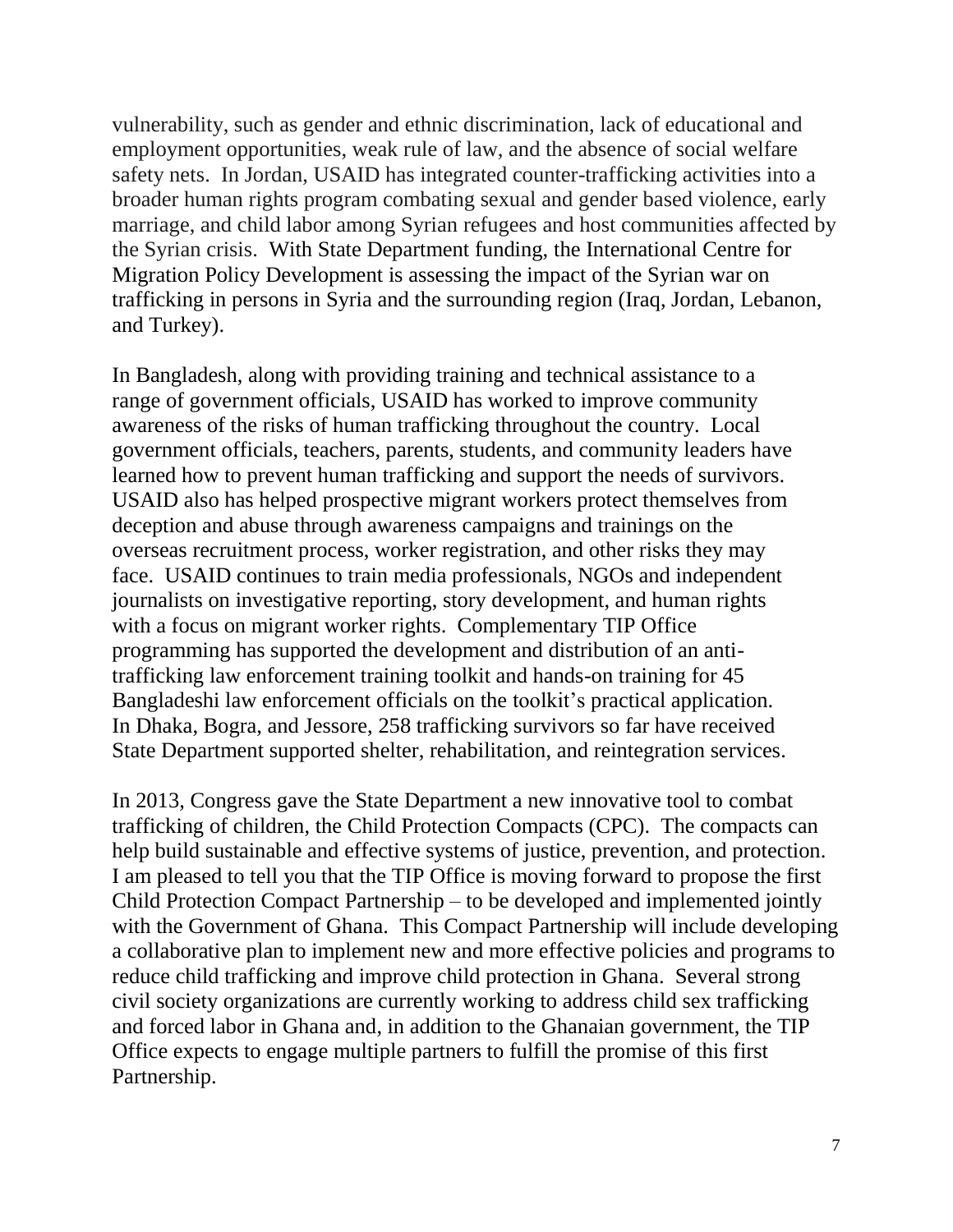Our international partners – including civil society, other governments, and international organizations – play an essential role in making each step forward possible. In the Asia-Pacific region, Australia has taken on a leadership role with its Australia-Asia Program to Combat Trafficking in Persons, a five-year AUD50 million program to support the Association of Southeast Asian Nations (ASEAN) and seven Southeast Asian countries in developing and implementing criminal justice responses to trafficking in persons. In addition, Australian police regularly conduct trainings to combat child sex tourism and other forms of human trafficking across the Asia-Pacific region. ASEAN under the Government of Burma's chairmanship chose to highlight anti-trafficking priorities in 2014.

The European Union is strengthening anti-trafficking efforts across its member states through the issuance and enforcement of its 2011 anti-trafficking directive, as well as the 2012 directive establishing minimum standards of support to victims of crime. Sweden has allocated millions of dollars in anti-trafficking funds in recent years, including in grants to international organizations such as UNICEF and the International Organization for Migration. The Government of the United Kingdom has committed to increase anti-trafficking engagement in select countries around the world and will build on current anti-trafficking programming including "Work in Freedom" – a five-year, approximately \$15 million initiative implemented by the ILO to prevent trafficking for labor exploitation of 100,000 women and girls in South Asia by targeting known routes used for the trafficking of migrant workers from South Asia to the Gulf States.

In December, with U.S. support, the Organization for Security and Co-operation in Europe (OSCE) launched its *Handbook on Preventing Domestic Servitude in Diplomatic Households*, which is relevant for all international organizations and reaches beyond the OSCE region. Also in December of last year, member states of the Organization of American States revised the organization's *Work Plan to Combat Trafficking in Persons in the Western Hemisphere* for the 2015-2018 timeframe. The revised, robust plan includes awareness training for diplomatic personnel, protections against trafficking in government procurement of goods and services, greater oversight of recruitment and placement agencies, and inclusion of trafficking survivors' input in the development of victim assistance policies and programs.

Civilian security and human rights are closely interwoven, and promoting security is often a key means of supporting human rights. Crises increase vulnerabilities to trafficking, as people are displaced, lose income sources and community support systems, and seek physical and economic security for themselves and their